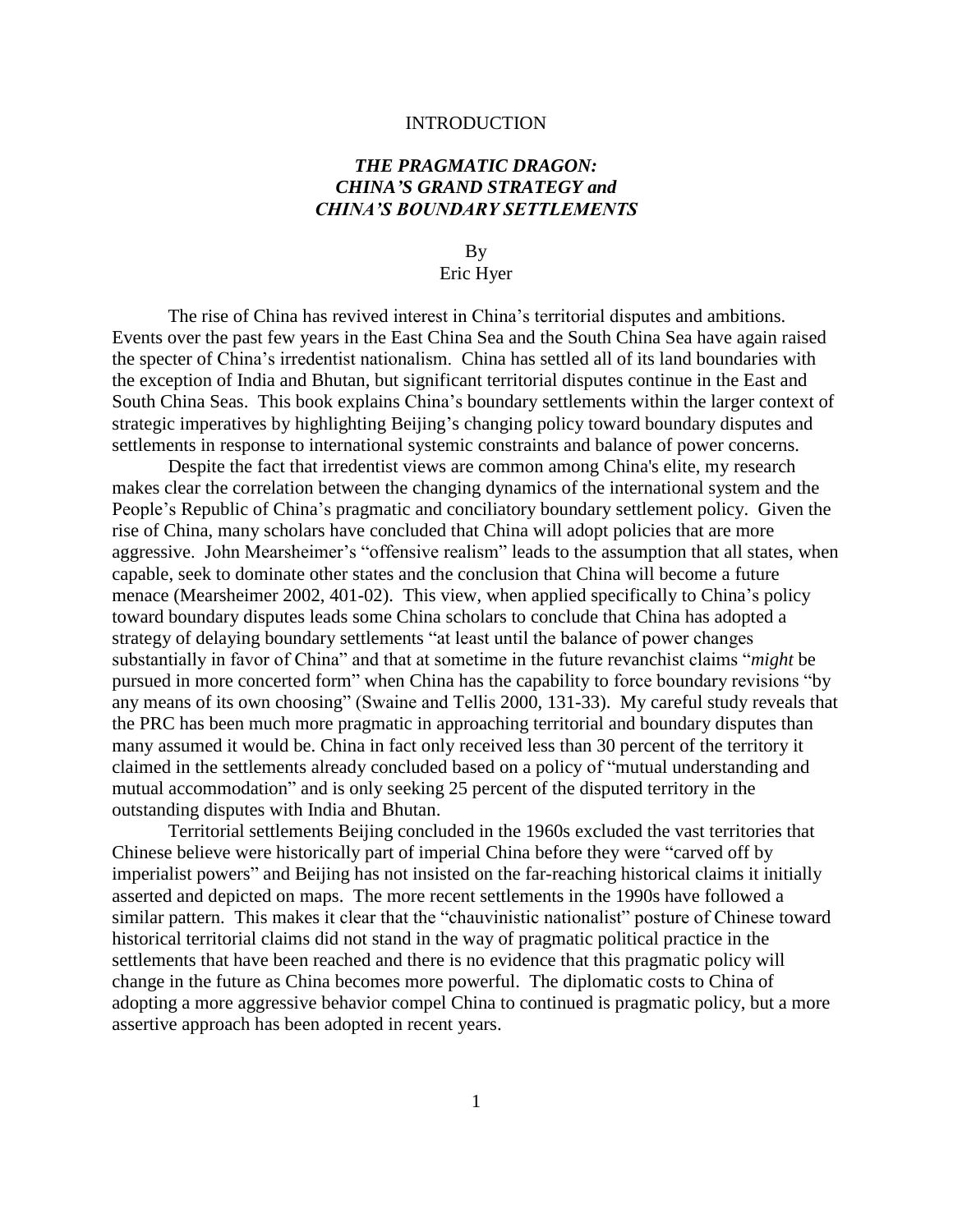### **Rationale and Scope**

The *Pragmatic Dragon* is a theoretically oriented analysis of China's boundary settlements that seeks to provide new insights and perspectives on China's boundary disputes and settlements. The book adopts a theoretically informed framework to explain China's boundary disputes and settlements by analyzing the impact of the balance of power on China's approach to boundary disputes and its effect on the timing of the settlement of these disputes.

 External threats, I argue, provide a strong incentive for Beijing to seek compromise settlements as a means of enhancing security by relaxing tensions in relations with neighboring states. The explanation I offer draws on realist balance of power theory that recognizes the geopolitical importance of boundaries. In the past, China's maintenance of its security has required it to offset inadequate power with the adroit use of alliances and other means including boundary settlements to ease relations with neighboring states. The increase in China's power does not necessarily mean a more aggressive policy toward its neighbors.

The central question of the book is: How does the PRC's strategic environment influence Beijing's policy on boundary disputes? Related questions are: Why has China been willing to reach agreement in some cases but not in others? What factors determine Beijing's willingness to compromise? In most cases, China agreed to negotiate a boundary settlement only after years of prolonged delay when a shift in the regional balance of power forced an adjustment in Beijing's security strategy. The international environment determined China's policies. China's domestic politics and ideology did not seem to affect Beijing's policy in any fundamental fashion.

China's policy toward boundary disputes and settlements is constrained by international systemic factors. The effect of the shifting regional balance of power on China's policy toward specific boundary disputes is the focal point of the book. Following a delineation of systemic factors, such as the shifts in the regional balance of power since 1949, I then examine how these factors influenced China's calculations and policy toward the settlement of boundary disputes in the 1960s and compare this with the approach to boundary dispute in the 1970s and more recent settlements in since 1990. I conclude that as the position of various states in the regional balance of power shifted, the PRC adjusted its foreign policy tactics and alliances accordingly; these adaptations were reflected in China's changing attitude toward the settlement of specific boundaries.

The book analyzes how the international strategic environment affected boundary disputes and settlements. In other words, boundary disputes and settlements are a "window" through which to analyze Beijing's strategic behavior. This not only results in a better understanding of the PRC's handling of boundary disputes but also illuminates how China's relations with other states influence how Beijing handles particular disputes and shows how China has used boundary settlements to further larger foreign policy goals.

# **Related Research**

Paul Huth and John Vasquez articulate the relevance of this research to the general field of international relations. They conclude that boundary disputes are a "fundamental cause" of war and remain a primary cause of rivalry between states. Territorial disputes persist around the world and in the future, many are likely to erupt into armed conflict (Huth 1996b, 3-4). These disputes over contiguous territory "are the source of conflict most likely to end in war" because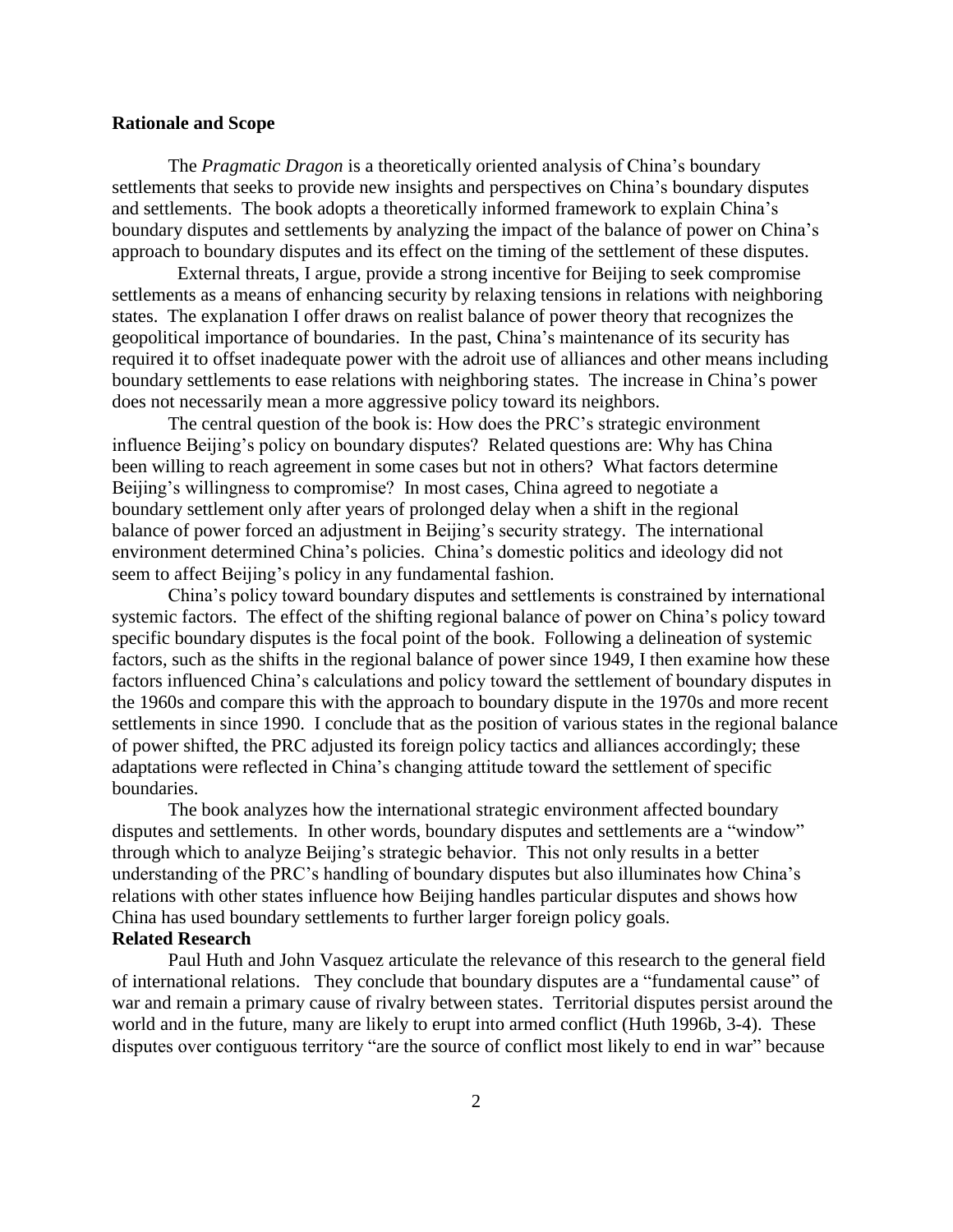territorial differences are "intractable, [and] they tend to give rise . . . to the foreign policy practices of power politics, which can lead to . . . war" (Vasquez 1993, 123-24).

Douglas Gibler concludes that while enduring rivalries over territory are a central cause of war between states, how states deal with such disputes critically affects the likelihood of war. If states are able to resolve these territorial disputes, they will avoid war and in many cases, boundary settlements even pave the way to an alliance or non-aggression treaty (Gibler 1999, 183). These observations seem especially relevant to China, a country that has contiguous land boundaries with fourteen countries and maritime boundary disputes encompassing numerous islands with other countries in East and Southeast Asia.

# **Previous Research**

Earlier studies of China's boundary disputes and settlements made little use of the theories and methodology of international relations to enhance our understanding of China's behavior (Fisher, Rose, and Huttenbeck, 1963; Lamb, 1964; Doolin, 1965; Van Eekelen, 1967; Maxwell, 1970; An, 1973). More recent studies have analyzed China's boundary disputes and settlements from different theoretical paradigms by adopting constructivist and domestic politics perspectives.

Allen Carlson examines the Chinese concept of sovereignty in order to probe the influence of evolving international norms on Beijing's attitude toward territorial sovereignty. He argues that as the reform era unfolded in the 1980s, despite China's "historically conditioned sovereignty-centric values," normative pressures on China resulting from its policy of reform and opening brought a change in Beijing's posture on sovereignty. As Beijing relaxed its heretofore more rigid stand on territorial sovereignty as it became more confident and valued international acceptance, it was more willing to compromise and sought legalistic resolutions of its territorial disputes. While this shift did not lead to the immediate resolution of the most intractable disputes, it did result in an unprecedented relaxation of tensions along China's borders. Although Beijing has not pushed revanchist claims, Carlson concludes that Beijing has nevertheless insisted on "maintaining and reinscribing conventional boundaries" and this "reflects the strict limits on its willingness to cooperate and compromise with its continental and maritime neighbors" (Carlson 2005, 3, 50, 90-91).

Chien-peng Chung focuses on the cultural and domestic sources of Beijing's behavior. Tracing the influence of domestic variables, he analyzes territorial disputes from the perspective of "bargaining space in the presence or absence of certain domestic, institutional and leadership factors." This approach attempts to explain China's boundary settlements thorough analysis of China's domestic politics and its influence on the foreign policy making process, implying that domestic politics is the major determinant of Beijing's negotiating approach toward boundary disputes.

Chung reduces his analysis to one based on culture and the so-called "moral" basis of China's foreign policy, ignoring the systemic determinants of Beijing's foreign policy but relies instead on ideological and Sinocentric variables to explain China's negotiating behavior. He argues that "China's self-perceived notion of 'centrality' and traditional desire for diplomatic freedom of maneuver in dealing with countries bilaterally" determines Beijing's foreign policy. Chung concludes that Chinese have a sense of "historical resentment" and translate this into a "claim of entitlement" which overshadows Beijing's approach to boundary disputes and settlements (Chung 2004, 165, 169-70, 173). However, Chung admits, such an approach "cannot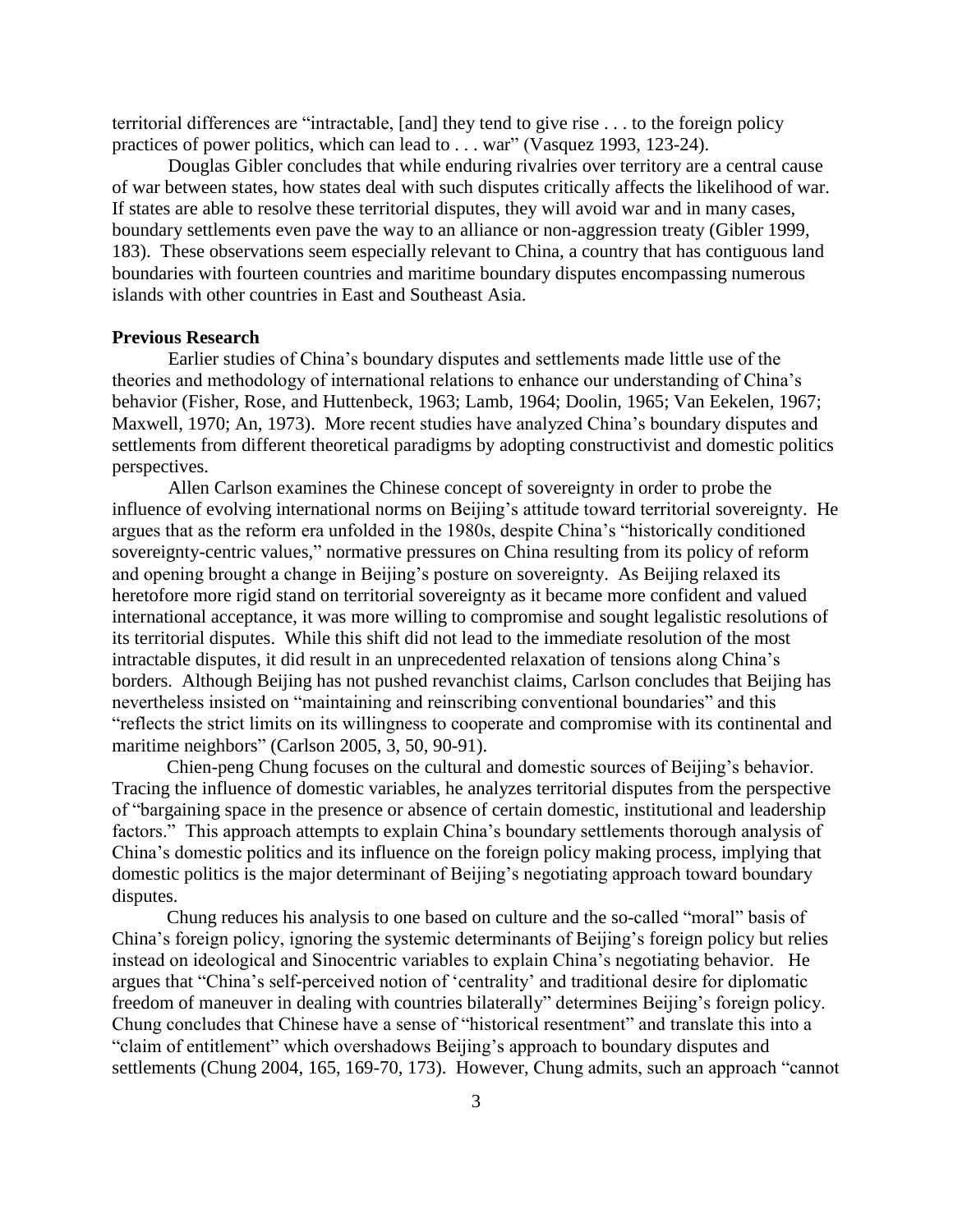explain when or why a disagreement, dispute or conflict arose . . . or for that matter its duration, let alone predict future occurrence of such disputes or conflicts" (Chung 2004, 163).

M. Taylor Fravel's analysis also adopts a domestic politics driven foreign policy analysis but focuses on Beijing's concerns over regime insecurity as the causal mechanism motivating China to seek compromise boundary settlements. Focusing on ethnic conflict and regime insecurity, Fravel argues that Beijing is "willing to cooperate with other states in exchange for assistance in countering [its] domestic sources of insecurity" and "trades territorial concessions for assistance from neighboring states" to quell domestic unrest. He concludes that in the absence of threats to regime security, Beijing has delayed boundary settlements but once domestic unrest threatened the regime's control over border regions, China has compromised in order to facilitate a boundary treaty and cooperation with neighboring states to dampen ethnic unrest (Fravel 2005, 49-50, 62). Fravel's analysis offers a domestic politics dimension from which to explain China's negotiating behavior in terms of a correlation between internal threats and efforts to reach boundary settlements.

In this book, I argue that the primary motivation for Beijing was the shifting balance of power and its objective was to enhance or maintain its security vis-à-vis its primary adversaries. I demonstrating how Beijing sought to reduce tension in bilateral relations and facilitate alliances with its neighbors to enhance its security in the face of an adverse shift in the balance of power. In the early 1960s, China's fear of being surrounded by a hostile United States, the Soviet Union, and India motivated Mao to seek an improvement in relations with many smaller neighboring states in an attempt to break China's isolation and to shift the balance of power in a positive direction. This is the deeper strategic rationale for the settlements, or attempted settlements, in the early 1960s. The same strategic context is adopted to explain China's handling of boundary disputes in the 1970s and settlements during the 1990s when significant shifts in the balance of power were underway. China is motivated or constrained by strategic considerations. In the early 1960s, Beijing sought to weaken Soviet or Indian influence in neighboring states and to enhance China's security by developing alliances to counter growing Soviet or Indian power and the perceived American threat. In the 1990s as the balance of power underwent a significant change, Beijing moved quickly to solve outstanding boundary disputes with Russia, Vietnam and the newly independent Central Eurasian states in response to the changing international environment. A distinguishing characteristic of the PRC's boundary settlements is that larger strategic concerns seem to motivate China to seek a settlement. When necessary, China has proved to be very pragmatic and willing to compromise in order to establish legitimate boundaries through peaceful negotiations, even ceding territory believed to belong to China historically. I argue that in light of political and geographical realities China has adopted a pragmatic approach to boundary dispute settlement in the past and this pattern is likely to continue in the future with the few outstanding territorial disputes.

#### **Methodology**

Adopting the deductive theory of neorealism, I assume that China's policy toward boundary disputes is "shaped by the very presence of other states as well as by interactions with them" (Waltz 1979, 65). According to John Gittings, "the whole development of modern China . . . has been circumscribed by its external environment, and . . . this wider setting has continued to preoccupy the Chinese leadership" since 1949 (Gittings 1974, 267). A state's foreign policy may be limited by domestic considerations but it is largely determined by international strategic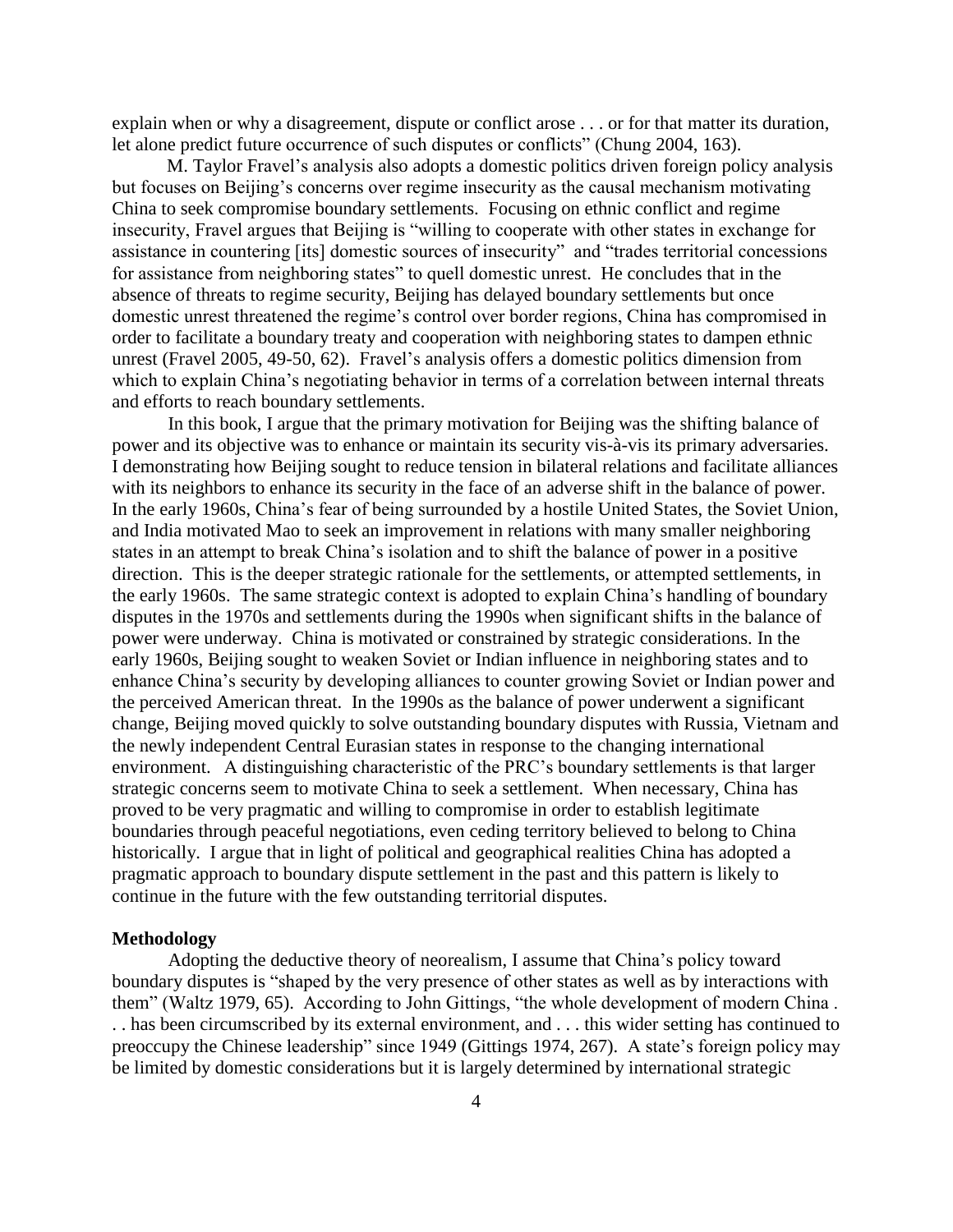constraints. This international structure conditions China's calculations, interactions with other states, and its approach to boundary disputes and settlements (Ng-Quinn 1983, 203-04).

My approach is a comparative historical case method that permits an observation of a general pattern in behavior across cases. I use a historical analysis of general variables for the purpose of description and explanation of the outcome in each case. Variables with significance are identified (Lijphart 1975, 158-77). Scrutiny of these variables determines whether a "causal nexus" exists between the structural constraints of the international system and China's approach to the specific boundary dispute and eventual settlement. The individual case studies support generalizations within the larger systemic framework of international relations and this makes it possible to "speak back" to the larger debates in the field of international relations.

Although I adopt a neorealist deductive theory to explain China's approach to boundary disputes and settlements, I am sensitive to China's historical legacy and its impact on China's foreign policy. To bridge the gap between theories that make a hard distinction between explanations that focus only on domestic determinants of foreign policy or international systemic causes, my analysis focuses primarily on the shifting balance of power and how this influenced China's policy toward boundary dispute settlement. However, I make a causal link between the shifting balance of power and China's foreign policy elite's perceptions and willingness to seek a boundary settlement. Other scholars' research on boundary disputes settlements has demonstrated that the potential costs of continued confrontation "implies that leaders will think . . . in terms of what the security implications will be of worsening relations" with neighboring states and this "provides incentives [for leaders to] . . . reduce the levels of diplomatic and military conflict in a dispute in order to secure the continued support" of these potential allies (Huth 1996a, 14-15).

#### **Chapters and Cases**

Following the introduction, Chapter 1 establishes a historical perspective. A historical vantage point is important because a major determinant of a state's perception of the world is its own historical experience, and this seems to be especially the case with China. Chapter Two takes up the general issues of the geopolitics of territorial disputes and boundary settlements along with a discussion of China's policy toward boundaries. The following chapters are detailed examinations of each boundary dispute. The fifteen cases studied are not organized chronologically, but rather thematically based on how they were influenced in the 1960s by China's relationship with India and the Soviet Union. Later settlements after 1990 with Russia, Vietnam and the post-Soviet newly independent states of Central Eurasia are placed within the analytical framework of the post-Soviet changes in the balance of power. Also included is a chapter on China's territorial disputes in the East China Sea and the South China Seas. The Conclusion draws on the case studies to generalize China's policy toward boundary disputes and settlement and analyze the implications of China's behavior for the yet unresolved disputes and the policy significance for China's relations with Japan and the Southeast Asian nations. Chapter Titles:

Introduction: Grand Strategy and Boundary Settlements

Chapter 1 The Historical Legacy

Chapter 2 Sino-Indian Relations and Boundary Disputes

Chapter 3 The Sino-Burmese Settlement

Chapter 4 Boundary Settlements with Nepal, Sikkim, and Bhutan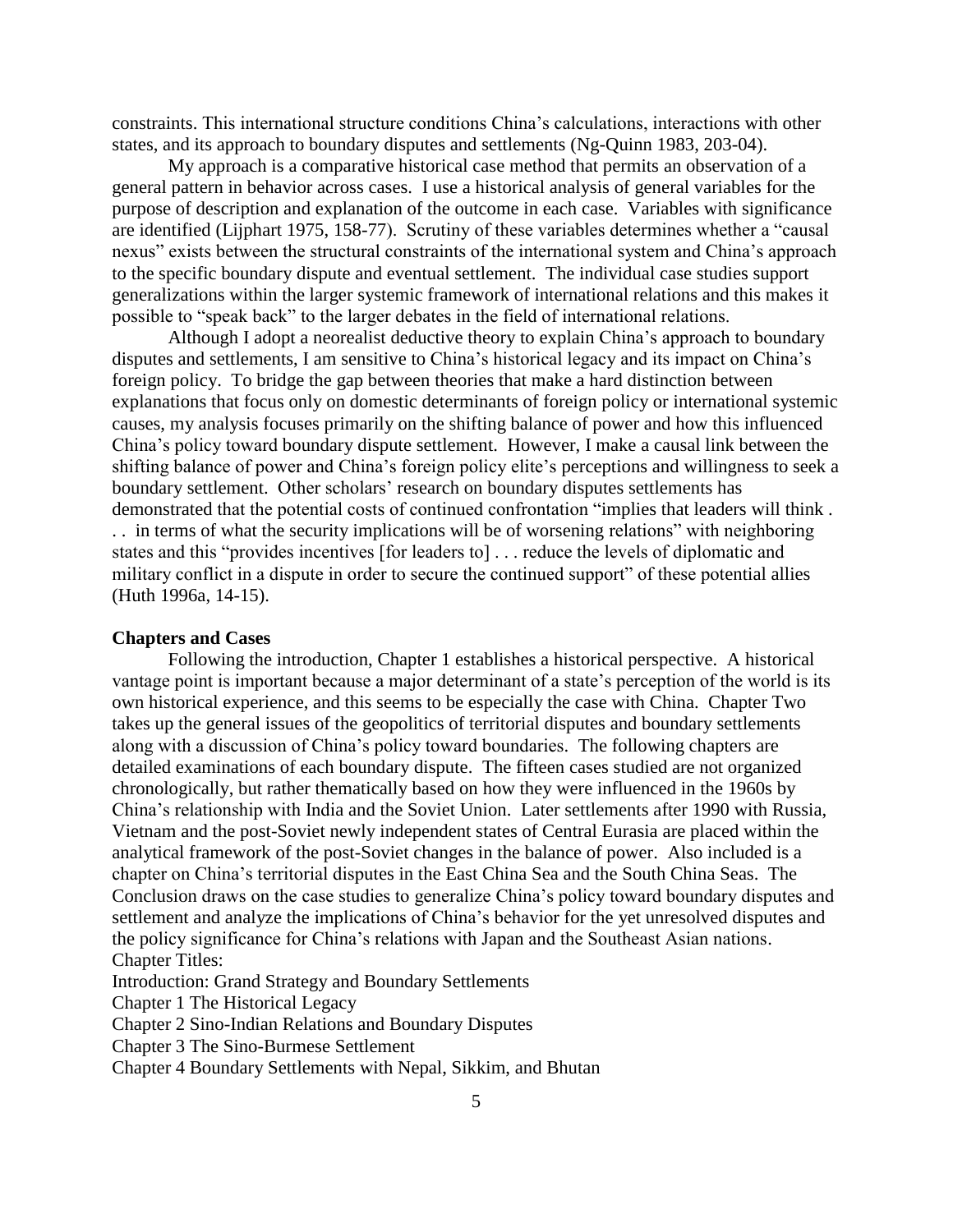Chapter 5 The Sino-Pakistan Boundary Settlement Chapter 6 The Sino-Afghanistan Boundary settlement Chapter 7 Sino-Soviet/Russian Relations and the Boundary Settlement Chapter 8 The Sino-Mongolian Boundary Settlement Chapter 9 The Sino-Japanese Senkaku/Diaoyu Islands Dispute Chapter 10 The Sino-Vietnamese Territorial and Boundary Settlement Chapter 11 Boundary settlements with Eurasian States Chapter 12 The South China Sea Territorial Disputes **Conclusion** 

## **Works Cited**

- Carlson, Allen. 2005. *Unifying China, Integrating with the World: Securing Chinese Sovereignty in the Reform Era*. Stanford: Stanford University Press.
- Chung, Chien-peng. 2004. *Domestic Politics, International Bargaining and China's Territorial Dispute*. New York: RoutledgeCurzon.
- Fravel, M. Taylor. 2005. "Regime Insecurity and International Cooperation: Explaining China's Compromises in Territorial Disputes," *International Security* 30, no. 2 (Fall).
- Fravel, M. Taylor. 2008. *Strong Borders, Secure Nation: Cooperation and Conflict in China's Territorial Disputes.* Princeton: Princeton University Press.
- George, Alexander L. 1979. "Case Studies and Theory Development: The Method of Structured, Focused Comparison," in Paul Gordon Lauren, ed. *Diplomacy: New Approaches in History, Theory, and Policy*. New York: Free Press.
- Gibler, Douglas M. 1999. "Alliances that Never Balance: The Territorial-Settlement Treaty" in Paul F. Diehl, ed. *A Road Map to War: Territorial Dimensions of International Conflict*. Nashville: Vanderbilt University Press.
- Gittings, John. 1974. *The World and China, 1922-1972*. New York: Harper and Row.
- Huth, Paul K. 1996a. "Enduring Rivalries and Territorial Disputes, 1950-1990," *Conflict Management and Peace Science* 15, no. 1.
- Huth, Paul K. 1996b. *Standing Your Ground: Territorial Disputes and International Conflict.* Ann Arbor: University of Michigan Press.
- Jiang Junzhang. 1979. *Zhongguo bianjiang yu guofang*. Taipei: Liming Wenhua Co.
- Johnston, Alastair Iain and Robert S. Ross, ed. 2006. *New Directions in the Study of China's Foreign Policy*. Stanford: Stanford University Press.

Kim, Samuel S. 1982. "China's Place in World Politics," *Problems of Communism* 31, no. 2.

Lijphart, Arend. 1975. "The Comparable-Cases Strategy in Comparative Research," *Comparative Political Studies* 8, no. 2 (July).

Mearsheimer, John J. 2001. *The Tragedy of Great Power Politics*. New York: W.W. Norton & Co.